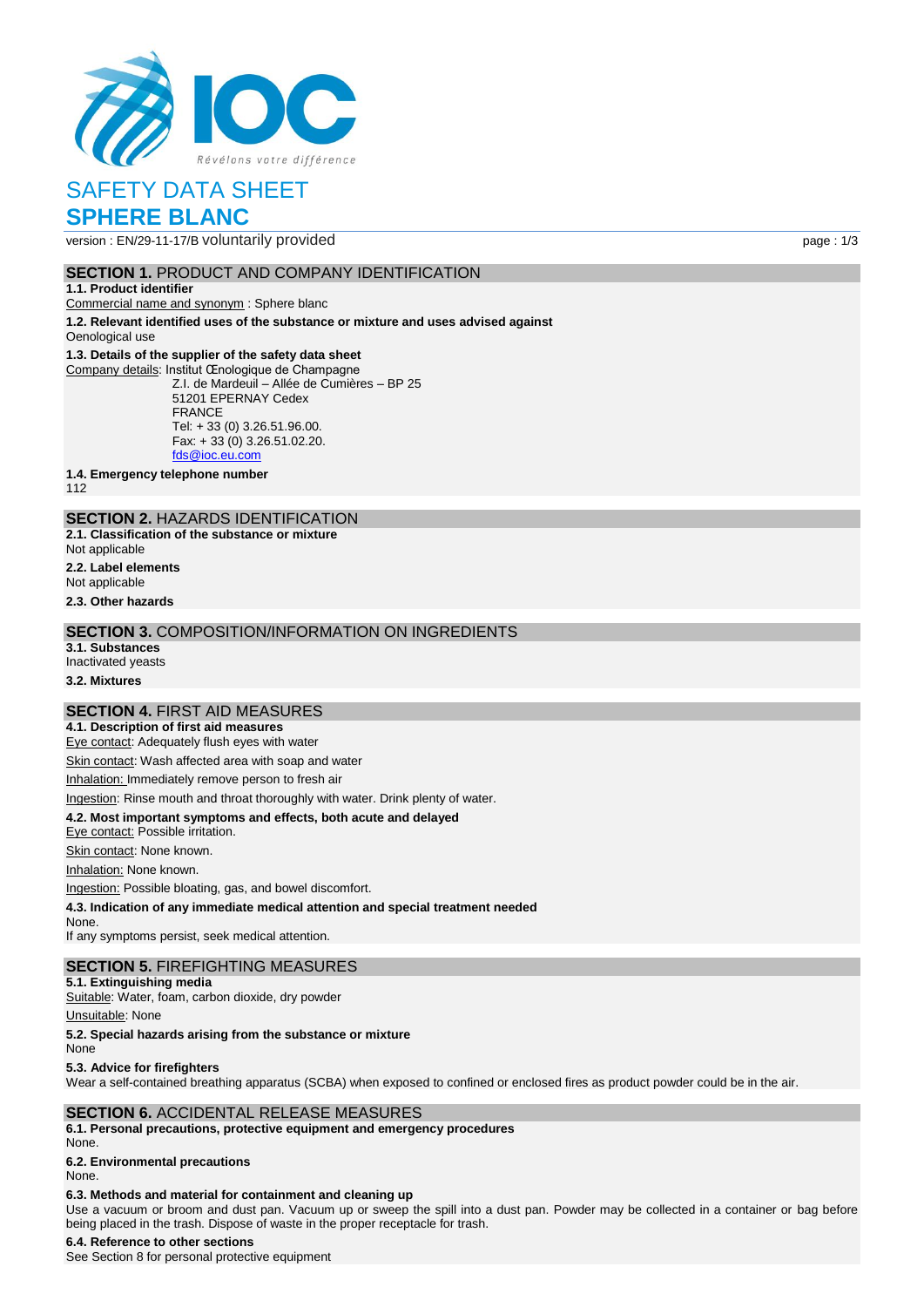

# SAFETY DATA SHEET **SPHERE BLANC**

version : EN/29-11-17/B voluntarily provided page : 2/3

# **SECTION 7.** HANDLING AND STORAGE

**7.1. Precautions for safe handling** Handling: Avoid breathing dust. Avoid contact with eyes.

Occupational hygiene: Wash hands thoroughly after handling.

**7.2. Conditions for safe storage, including any incompatibilities**

Risks: Not at risk for corrosion, fire, explosion, or chemical reaction.

Place of storage: No special instruction to minimize risks (see above). Store according to label directions to maintain label guarantees.

Fire/explosion protection: None needed.

**7.3. Specific end use(s)** None

### **SECTION 8.** EXPOSURE CONTROL / PERSONAL PROTECTION

**8.1. Control parameters** Exposure limits: No limit. Biological limits: No limit. **8.2. Exposure controls Engineering: None** Eye/face protection: Protective glasses should be worn in conditions of excessive dusting. Skin: Hand: None Skin : Other: None. Wear appropriate clothing for work. Respiratory protection: Protective mask should be worn in conditions of excessive dusting. **Thermal protection: None** Environmental exposure: None

# **SECTION 9.** PHYSICAL AND CHEMICAL PROPERTIES

**9.1. Information on basic physical and chemical properties** Apperance : ivory powder Odour : Not determined Odour threshold : Not determined pH : No data available Melting / freezing point : No data available Initial boiling point and boiling range : No data available Flash point : No data available Evaporation rate: No data available Flammability (solid, gas) : No data available Upper/lower flammability or explosive limits: No data available Vapour pressure : No data available Vapour density: No data available Relative density: No data available Solubility(ies); Easily soluble Partition coefficient: n-octanol/water: No data available Auto-ignition temperature: No data available Decomposition temperature: Not determined Viscosity : No data available Explosive properties: No data available Oxidising properties: No data available **9.2. Other information**

## **SECTION 10.** STABILITY AND REACTIVITY

**10.1. Reactivity** Not reactive **10.2. Chemical stability Stable 10.3. Possibility of hazardous reactions** None **10.4. Conditions to avoid** None